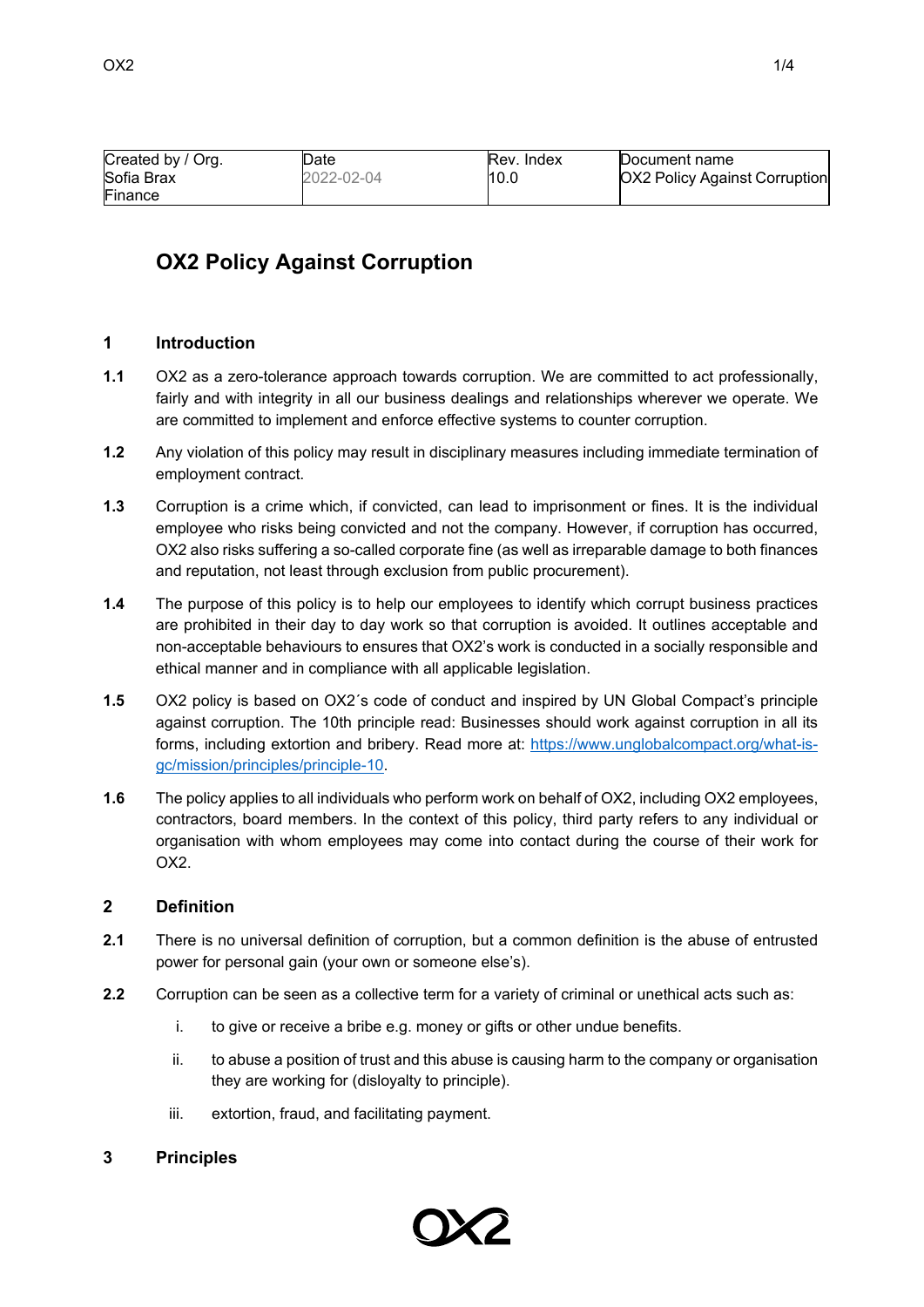**3.1** For guidance OX2 has set up the following wide-ranging principles. These principles apply as long as they do not place OX2 in violation of domestic laws and regulations. If domestic laws or regulations have stricter requirements, those laws supersede the principles stated in this policy.

# Prohibition of bribery and corruption

- **3.2** No employee of OX2, or third parties acting on OX2´s behalf, shall offer, promise, give, request, accept or receive bribes or other undue advantage to obtain or retain business, or to encourage or reward a decision.
- **3.3** It is prohibited to provide, promise, or offer any benefit to a person who exercises public authority or decides on public procurement. This prohibition also includes family members or others close to such a person. Making donations to beneficiaries who are themselves, or related to, decision makers on outstanding bids or similar type of decision is prohibited. It is also necessary to observe particular caution when providing, promising or offering benefits to other persons representing public entities (who are not involved in the exercise of public authority or public procurements).
- **3.4** It is prohibited to contribute financial means to any third party in a way that could constitute negligent financing of corruption.

# Prohibition of facilitation payments

- **3.5** Facilitation payments are a form of bribery to public officials used to encourage or ensure that routine procedures are carried out or speeded up.
- **3.6** OX2 prohibits facilitation payments to be made by employees.

# Benefits (gifts, hospitality, events, business representation etc

- **3.7** Generally, OX2´s employees should not accept gifts, events, business representation etc. other where it is of nominal value, open, moderate, and demonstrates a clear business objective and is appropriate for the nature of the business relationship. Gifts bearing a company logo is normally permitted to except.
- **3.8** OX2 shall cover necessary and appropriate travel and accommodation expenses for OX2 employees for representation events.
- **3.9** Employees shall be open with their superior on everything relating to the acceptance of gifts, hospitality and so forth. If in doubt, it is always better to seek approval from superior for attending an event prior to accepting the invitation.
- **3.10** Arranging different social activities in connection to different occasions (FC)/ client's meetings can be justifiable if there is clear business reason for it, the social activity is small part of the total program and the total cost for it is kept within reasonable limits. As a general principle OX2 will not pay for customers´ travel and accommodation expenses.

# **4 Working with intermediaries/agents/consultants**

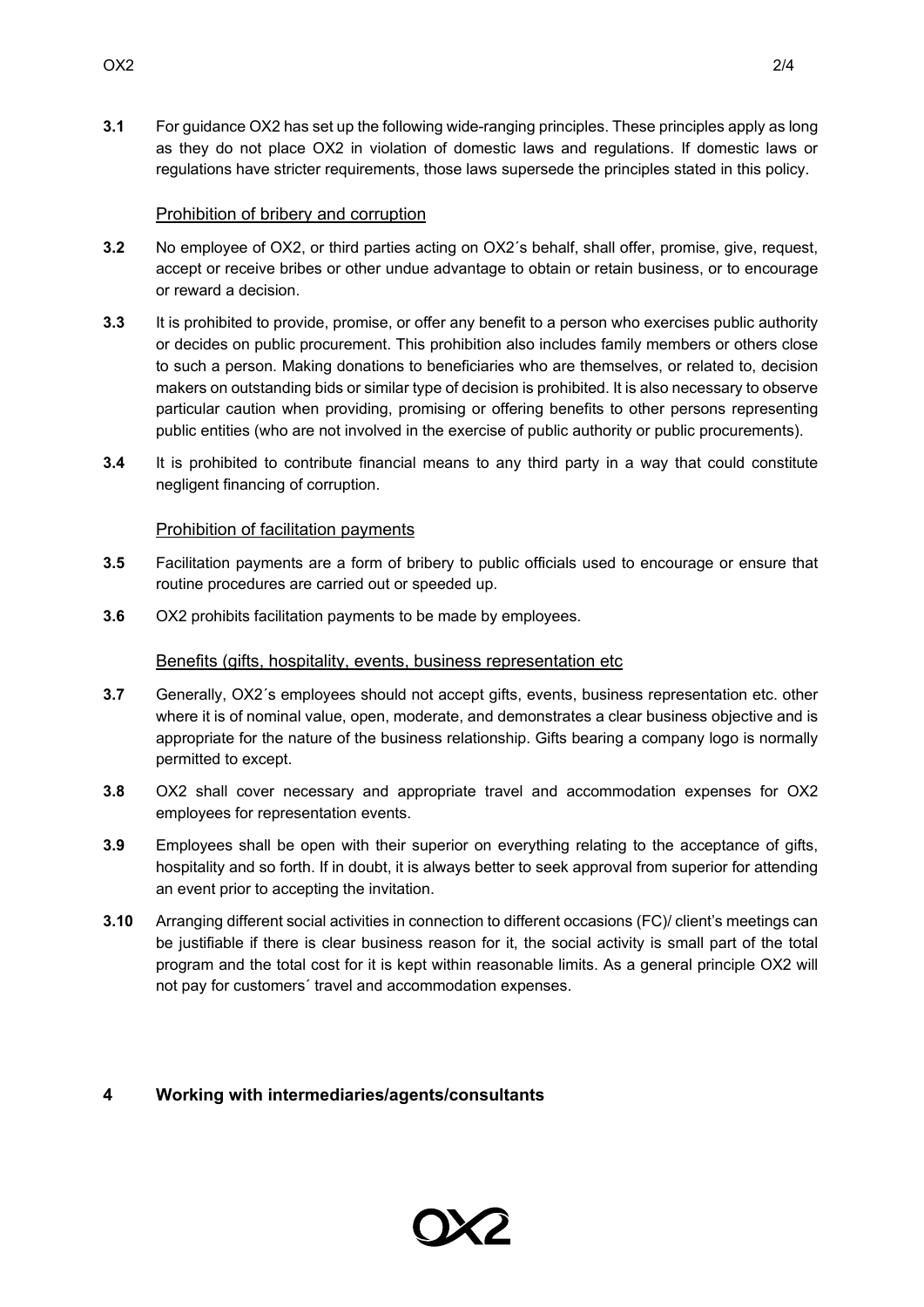- **4.1** Although a proper integrity due diligence and background check of counterparties can be impractical and expensive for all occasions, OX2 shall act with care when entering agentrelationships and do reasonable reference checks on the individual and/or company in question.
- **4.2** All agreements with intermediaries should be in writing and in line with national law and according to the requirements of OX2 Code.
- **4.3** All agent agreements shall be approved by OX2 management.

### **5 If you have been victim of corruption or suspect it to occur**

- **5.1** If employees are offered a bribe or in other ways are proposed to partake in corrupt or fraudulent behaviour, the employees shall:
	- i. Refuse and refer to OX2's zero-tolerance approach as well as applicable laws against corruption.
	- ii. Take detailed notes on, inter alia, what was said, who said it, when or where.
	- iii. Inform their line manager, the Executive Director or other appointed by OX2 as soon as possible.
- **5.2** In unforeseen or sudden situations, where an immediate refusal of the bribe cannot be considered as it could damage the employee's relationship with the person offering the benefit or entail a safety risk for the employee, the employee must as soon as circumstances allow, report it to OX2.
- **5.3** All OX2 employees are responsible to be vigilant regarding signs of potential corruption. If a employee become aware of or suspects that any individual related to OX2 or performing tasks on behalf of OX2, is or will potentially be engaged in fraud, corruption or bribery, they are obliged to inform OX2´s senior management without delay. If that is not possible of any reason the reporting can be done through the OX2 whistleblower system via web porta[l https://report.whistleb.com/ox2](https://eur03.safelinks.protection.outlook.com/?url=https%3A%2F%2Freport.whistleb.com%2Fox2&data=04%7C01%7Csofia.brax%40ox2.com%7C29574f8fab01429b8ec808d9d417ceb8%7C857b431efd02447f8fb732a39290abcf%7C0%7C0%7C637774021005339682%7CUnknown%7CTWFpbGZsb3d8eyJWIjoiMC4wLjAwMDAiLCJQIjoiV2luMzIiLCJBTiI6Ik1haWwiLCJXVCI6Mn0%3D%7C3000&sdata=sJMQV1jTCj5iM3jmUSM6I%2FqrBnRn8C0iQNBypk6U7io%3D&reserved=0)

### **6 Investigating measures**

- **6.1** Any instances of actual or potential bribery are properly and promptly investigated, including:
	- i. Confirming whether a bribery or other corrupt act has taken place, and to identify who was responsible.
	- ii. Confirm whether internal controls and anti-bribery procedures have worked in practice.
	- iii. Identify any improvements required to anti-bribery procedures.
	- iv. Determine the appropriate subsequent action, depending on the findings of the investigation. This may include disciplinary procedures and external reporting.

### **7 Red flag situation**

- **7.1** There are certain situations where an employee may be particularly vulnerable or receptive to receiving or giving bribes or situations known for bribes or corruption to be more common. In order for the employee to be aware of these situations thus reduce the risk of violating the policy, we have specified some of them below. The list is not exhaustive why there may be other possible situations which the employee should also be aware of.
	- When procuring services and products